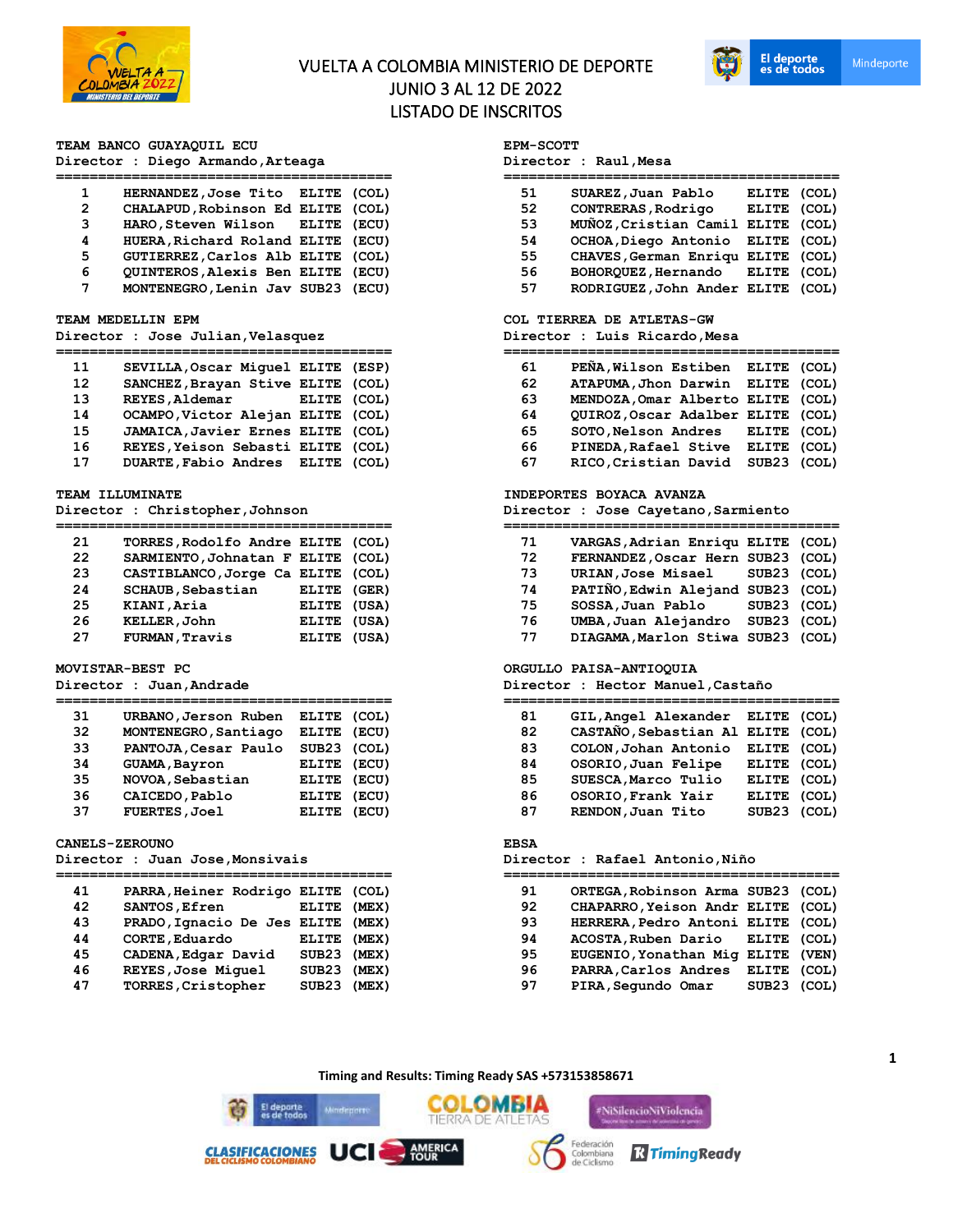

# VUELTA A COLOMBIA MINISTERIO DE DEPORTE JUNIO 3 AL 12 DE 2022 LISTADO DE INSCRITOS



### **S.GIROS-ALC MANIZALES**

|  |  |  | Director : Luis Fernando, Otalvaro |  |
|--|--|--|------------------------------------|--|
|--|--|--|------------------------------------|--|

| 101 | CHAPARRO, Didier Alon ELITE (COL) |             |  |
|-----|-----------------------------------|-------------|--|
| 102 | MORENO, Salvador                  | ELITE (COL) |  |
| 103 | TABARES, Jordan Felip ELITE (COL) |             |  |
| 104 | MARTINEZ, Luis Miquel ELITE (COL) |             |  |
| 105 | RINCON, Yeison Alejan ELITE (COL) |             |  |
| 106 | SUAZA, Bernando Albei ELITE (COL) |             |  |
| 107 | CHIA, Luis Carlos                 | ELITE (COL) |  |

#### **SISTECREDITO-GW**

**Director : Gabriel Jaime,Velez**

| 111 | AGUIRRE, Hernan Ricar ELITE (COL) |             |  |
|-----|-----------------------------------|-------------|--|
| 112 | BUSTAMANTE, Adrian Ca ELITE (COL) |             |  |
| 113 | GOMEZ, David Santiago ELITE (COL) |             |  |
| 114 | GUERRERO, Juan Diego ELITE (COL)  |             |  |
| 115 | MARTINEZ, Juan Esteba ELITE (COL) |             |  |
| 116 | CARDONA, Julian                   | ELITE (COL) |  |
| 117 | SAMUDIO, Carlos Ariel ELITE (PAN) |             |  |
|     |                                   |             |  |

### **CM TEAM**

**Director : Jorge Alberto,Arbelaez**

| 121 | MUÑOZ, Edison                     | ELITE (COL) |  |
|-----|-----------------------------------|-------------|--|
| 122 | BURGOS, Eli Saul                  | ELITE (COL) |  |
| 123 | ANGARITA, Marvin Orla ELITE (COL) |             |  |
| 124 | CASTRO, Camilo Andres ELITE (COL) |             |  |
| 125 | VILLADA, Alejandro ELITE (COL)    |             |  |
| 126 | OSORIO, Edison Estefa ELITE (COL) |             |  |
| 127 | GOMEZ, Manuel De Jesu SUB23 (COL) |             |  |
|     |                                   |             |  |

### **CONSTRU ZEA-EL FARO ELECT Director : Gustavo,Guzman**

| 131 | MUÑOZ, Jean Carlos                | ELITE (COL) |  |
|-----|-----------------------------------|-------------|--|
| 132 | VARGAS, Jhon Jairo                | ELITE (COL) |  |
| 133 | RODRIGUEZ, Wilmer Dar ELITE (COL) |             |  |
| 134 | MARTINEZ, Ivan Estive SUB23 (COL) |             |  |
| 135 | CIFUENTES, Fabian Sti ELITE (COL) |             |  |
| 136 | CRUZ,Juan Carlos                  | ELITE (COL) |  |
| 137 | RODRIGUEZ, Brandon Ul SUB23 (ESA) |             |  |

### **HERRERA SPORT ROPA DEPORT**

**Director : Aldemar,Herrera**

| 141 | ROMERO, Carlos Andres SUB23 (COL) |             |  |
|-----|-----------------------------------|-------------|--|
| 142 | MALDONADO, Jonnathan              | SUB23 (COL) |  |
| 143 | DIAZ, Christopher                 | SUB23 (HON) |  |
| 144 | SIERRA, Brian Santiag ELITE (COL) |             |  |
| 145 | VALBUENA, Mario Alexa SUB23 (COL) |             |  |
| 146 | TORRES, Camilo Andres SUB23 (COL) |             |  |
| 147 | SISIMITH, Eli Alejand SUB23 (GUA) |             |  |
|     |                                   |             |  |

## **ALC LA VEGA-4WD-DELUXE**

**Director : Alexander,Soler**

| 151 | RODRIGUEZ, Juan Felip SUB23 (COL) |             |  |
|-----|-----------------------------------|-------------|--|
| 152 | LOPEZ, Luis                       | ELITE (HON) |  |
| 153 | MUÑOZ, Jonatrhan Stiv ELITE (COL) |             |  |
| 154 | CANASTUJ, Jose David ELITE (GUA)  |             |  |
| 155 | BUSTOS, Cristian Yesi SUB23 (COL) |             |  |
| 156 | <b>JULAJUJ</b> , Elex Rony        | ELITE (GUA) |  |

#### **TEAM NATIVOS PAYN**

**Director : Roberto,Sanchez**

| 161 | BOBADILLA, Duban Cami ELITE (COL) |             |  |
|-----|-----------------------------------|-------------|--|
| 162 | BORDA, Brayan Yesid ELITE (COL)   |             |  |
| 163 | APARICIO, Jair Antoni ELITE (COL) |             |  |
| 164 | CUESTA, Steven Manuel ELITE (COL) |             |  |
| 165 | SANCHEZ, Yerzon Eduar ELITE (COL) |             |  |
| 166 | ALONSO, John Jairo                | SUB23 (COL) |  |
| 167 | FORERO, Juan David                | SUB23 (COL) |  |

## **INDEPORTES TOL ES PASION**

**Director : Nazario,Arango**

| 171 | QUINTERO, Edisson And SUB23 (COL) |             |  |
|-----|-----------------------------------|-------------|--|
| 172 | RODRIGUEZ, Juan Pablo ELITE (COL) |             |  |
| 173 | QUETAMA, Yeison Ubarl ELITE (COL) |             |  |
| 174 | CERQUERA, William Ant ELITE (COL) |             |  |
| 175 | RUBIANO, Juan Sebasti SUB23 (COL) |             |  |
| 176 | ROBLES, Camilo Andres SUB23 (COL) |             |  |
| 177 | MORALES, Felipe                   | SUB23 (COL) |  |

#### **AMPRO-CERVEZAANDINA**

**Director : John Sergio,Avellaneda**

| 181 | CASTILLO, Anuar David SUB23 (COL) |  |
|-----|-----------------------------------|--|
| 182 | MOLANO, Julian David ELITE (COL)  |  |
| 183 | CASTILLO, Jhon Alexan SUB23 (COL) |  |
| 184 | GAYON, Daniel Fernand SUB23 (COL) |  |
| 185 | GONZALEZ, Jersson Fel SUB23 (COL) |  |
| 186 | MORENO, Juan Fernando SUB23 (COL) |  |
|     |                                   |  |

# **NECTAR IND.CUNDINAMARCA**

| Director : Danilo, Alvis |  |  |  |
|--------------------------|--|--|--|
|--------------------------|--|--|--|

| 191 | SIERRA, Yecid Arturo              | ELITE (COL) |  |
|-----|-----------------------------------|-------------|--|
| 192 | GARZON, Marlon David ELITE (COL)  |             |  |
| 193 | PEDRAZA, Walter Ferna ELITE (COL) |             |  |
| 194 | RUEDA, Nestor Javier ELITE (COL)  |             |  |
| 195 | <b>HERNANDEZ, Rafael</b>          | ELITE (COL) |  |
| 196 | FORERO, Juan Sebastia             | ELITE (COL) |  |
| 197 | MORENO, Juan Jose                 | SUB23 (COL) |  |
|     |                                   |             |  |

**Timing and Results: Timing Ready SAS +573153858671**